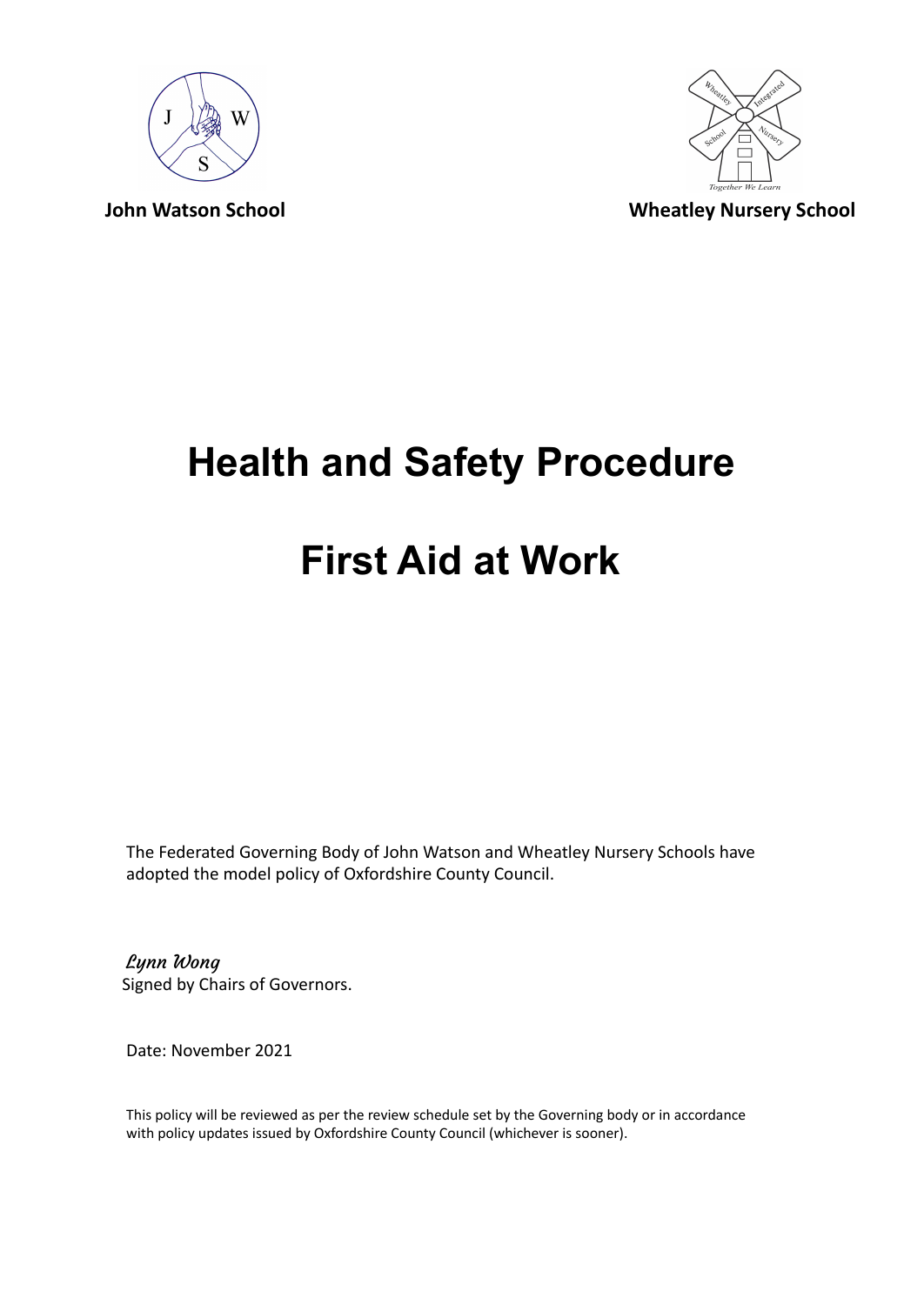

### **First Aid at Work**

#### **Applicable Legislation**

Management of Health & Safety at Work Regulations 1999 (as amended) Health & Safety (First Aid) Regulations 1981 (as amended) Health & Safety (Miscellaneous Amendments) Regulations 2002 Health & Safety (Safety Signs & Signals) Regulations 1996

#### **OCC related H&S Procedures**

Needlesticks and Sharps Infectious Diseases Personal Protective Equipment Blood Borne Viruses

#### **Introduction**

Under the Health & Safety (First Aid) Regulations, employers are required to make provision for first aid for those injured or taken ill at work.

#### **Purpose**

The aim of this guidance/procedure is to ensure the Council meets its statutory duties to staff under health and safety legislation and also meet its duty of care towards other persons e.g. service users, pupils and visitors to provide emergency first aid.

#### **Scope**

This procedure applies to all Council premises, schools and off-site activities.

#### **Premises Managers/Headteacher Responsibilities**

Premises Managers/Headteachers responsible for establishments/settings and off-site activities are required to develop and formalise arrangements for dealing with first aid, **based on a suitable and sufficient needs assessment (see appendix 1).** These arrangements must be adequate and appropriate to the circumstances and cover all people, equipment and activities both on and off site; and out-of-hours activities.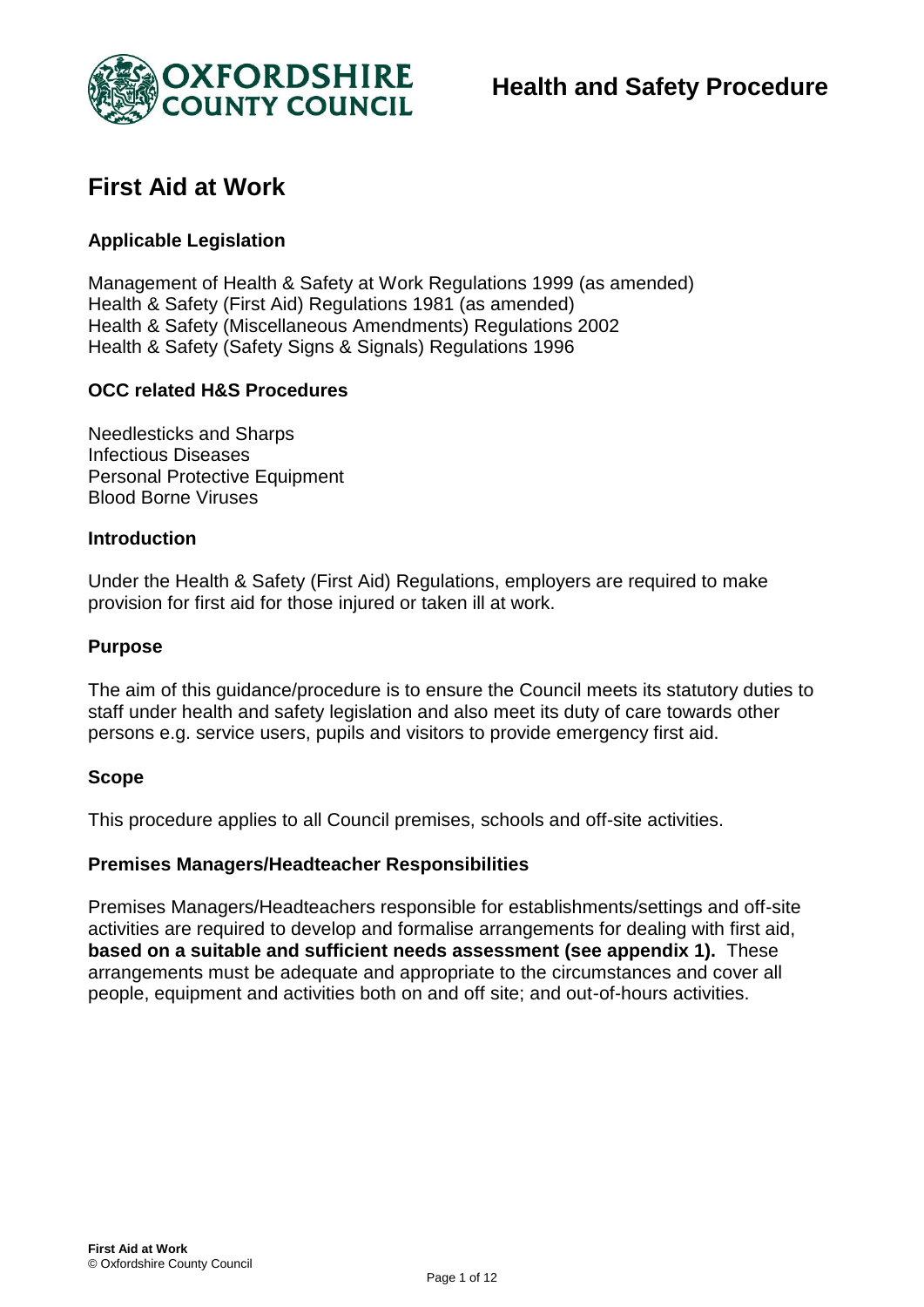As a guide for First Aid cover please refer to the tables below for recommended 'minimum' requirements for Council premises:

| <b>Premises</b>                                                          | How many people                                                               | <b>Minimum First Aid Cover</b><br>required (at all times)                     | <b>Considerations from your</b><br>risk assessment                                                                                                                                                                                |
|--------------------------------------------------------------------------|-------------------------------------------------------------------------------|-------------------------------------------------------------------------------|-----------------------------------------------------------------------------------------------------------------------------------------------------------------------------------------------------------------------------------|
| Libraries,<br>Registration,<br>Small offices                             | Up to 50 employees                                                            | 1 x EFAW or FAW trained<br>first aider at all times.                          | Consider agile working,<br>sickness and holidays.                                                                                                                                                                                 |
| County Hall,<br>Samuelson House,<br>Abbey House,<br><b>Knights Court</b> | Over 50 employees                                                             | 1 x FAW trained first aider<br>per 100 employees at all<br>times.             | Consider agile working,<br>sickness and holidays.                                                                                                                                                                                 |
| Community<br><b>Support Services</b>                                     | Up to 50 employees $+$<br>service users (adults)                              | 1 x FAW trained first aider<br>at all times.                                  | Consider other users of the<br>building in particular<br>vulnerable adults.                                                                                                                                                       |
| Children & Family<br>Centres                                             | Up to 50 employees +<br>service users<br>(children)                           | 1 x FAW trained first aider<br>+ Paediatric trained.                          | Consider other users of the<br>building in particular young<br>children.                                                                                                                                                          |
| Schools                                                                  | Depends on type and<br>size of school e.g.<br>Secondary, Primary,<br>Special. | Refer to School First Aid<br>Checklist.<br>FAW + EFAW trained first<br>aiders | Schools should include staff,<br>pupils and visitors when<br>carrying out risk<br>assessments for first-aid<br>needs.                                                                                                             |
|                                                                          |                                                                               | + Paediatric trained for<br><b>Early Years Foundation</b><br>Stage.           | Schools also need to<br>consider:<br>Pupil medical needs.<br>$\bullet$<br>Curriculum activities such<br>$\bullet$<br>as Science, D&T and PE.<br><b>Offsite Visits and School</b><br>Trips.<br>Out of School and Holiday<br>Clubs. |

#### Emergency First Aid at Work (EFAW)

Employees attend a 1-day emergency first aid course. Re-qualification is by re-attending the course. This training is valid for 3 years. For premises/schools where primary aged children attend, an additional hour has been arranged at the end of the six-hour course to cover child resuscitation.

#### First Aid at Work (FAW)

First Aider at Work (FAW) employees attend a 3-day course and gain a certificate of competence which is valid for three years. Re-qualification courses last 12 hours and are normally held over two days. If re-qualification does not take place within three years the full course must be retaken. Operational fire-fighters within Oxfordshire Fire & Rescue Service should receive an extra day's training in trauma care following successful completion of the FAW course.

#### Paediatric First Aid (Schools and Children and Family Centres)

Providers of the Early Years Foundation Stage must refer to, and comply with, the paediatric first aid requirements contained within the Statutory Framework and the Practice Guidance for the Early Years Foundation Stage. This includes having at least one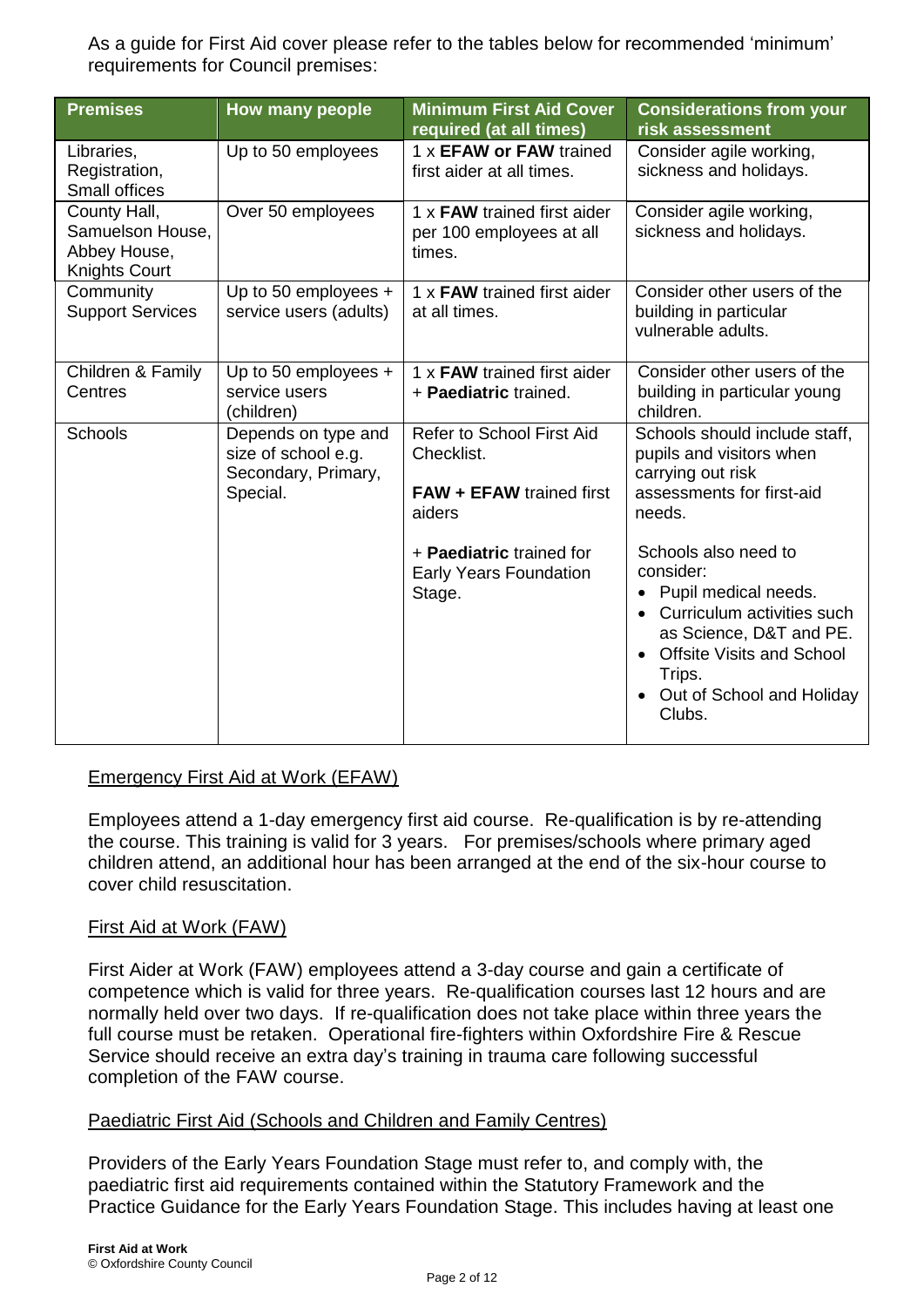person, who has a current Paediatric First Aid Certificate, on the premises at all times when children are present and at least one similarly qualified person on all outings/off-site visits.

#### Schools/Outdoor Education including off-site visits and activities

There **must** be at least one Emergency First Aid Person or Paediatric First Aid trained person in attendance at all times on an off-site visit. Depending on the location and number of pupils/participants additional provision should be considered. Suitable and sufficient first aid equipment must be provided at all times. For further information, refer to Outdoor Education Advisors Panel National Guidance 4.4b

#### Appointed Person (AP)

In cases where there are very few employees and very low risk activity then trained first aiders may not be necessary. Where this applies they should be an Appointed Person who is responsible for taking charge of first-aid arrangements, including looking after equipment and facilities and calling the emergency services when required.

#### **Corporate First Aider Payments**

Qualified First Aiders (EFAW & FAW), as nominated by the Premises Manager / Headteacher, can received an annual payment (pro-rata for part time staff) of £100 per year. The First Aiders line manager must input the monthly payment; i.e. £8.33 per FTE through the IBC portal.

The First Aider supplement is for undertaking the 'role' of first aider i.e. either FAW (3 day) or EFAW (1day) trained. The level of training required is determined by risk assessment (i.e. number of employees and nature of service).

This relatively small cost is borne by the employee's service/school cost centre. Payment is not retrospective and will be effective from the date set up by the line manager.

This can be set up by their line managers on the IBC portal by:

 $\triangleright$  My Team  $>$  select employee  $>$  Manage recurring payment

First aid is in the drop down as a fixed amount

Enter the start date as the effective from/date of certificate and the end date in 3 years when refresher/retraining is required.

#### **Training Providers**

**To place a booking for a St John Ambulance Course (Approved OCC Provider) please follow the below process:**

**Contact the Major Accounts customer service team - Phone: 0844 770 4800, option 2 Email: national-contracts@sja.org.uk**

**You will need to provide the following information.**

- **Account Number: E-OCCL0004**
- **Candidate name and contact details**
- **Having established the course title, date and location with St. Johns you will now be required to raise a Purchase order and provide St. Johns with the Purchase Order Number (A PO number must be provided or the booking will not be placed)**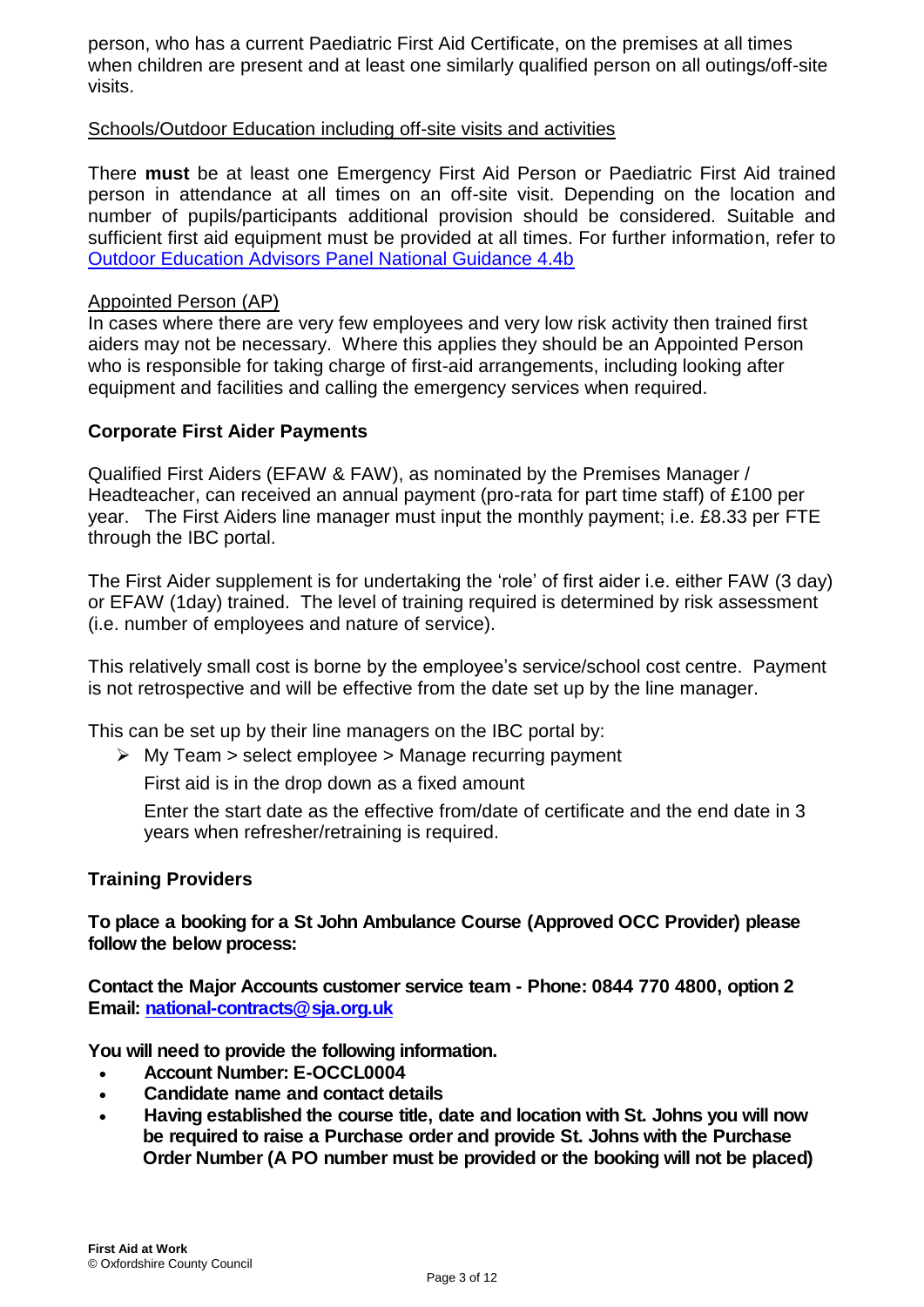If another training provider is preferred then due diligence checks must be carried out inline with HSE Guidance - Selecting a First Aid Provider

Further information on types of training and content can be found in Appendix 2.

#### **Administration of Tablets and Medication**

First aid at work does not include giving tablets or medicines to treat illness. The only exception to this is where aspirin is used as first aid to a casualty with suspected heart attack. Some employees and pupils carry their own prescribed medication that has been prescribed by their doctor (e.g. inhaler for asthma). If a person needs to take their own prescribed medication, the first-aider's role is generally limited to helping them to do so and contacting the emergency services, as appropriate.

First aid does not cover the administration of medication as part of personal care which should be included within service and school specific policies, procedures and protocols.

#### **First Aid Kits**

First aid kit should:

- Contain sufficient first aid materials to administer first aid (see Appendix 3).
- Be made of suitable material designed to protect the contents from damp and dust.
- Be clearly identified with a white cross on a green background, in accordance with the Health & Safety (Safety Signs and Signals) Regulations1996.
- Be regularly checked for quantity and date of items and re-stocked by a nominated person, usually the first aider or appointed person (a record, including dates, needs to be kept of re-stocking, ideally in or on the container).
- Contain only those items which the First Aider or Emergency First Aid Person has been trained to use.

N.B. Tablets, creams, lotions and medications must not be kept in the first aid kit and a First Aider or Emergency First Aid person is not competent to give any drugs or proprietary creams or sprays unless covered by their first aid training.

#### **How many First Aid Kits and where?**

All premises will need at least one first aid kit. Each kit should be placed in a clearly identified and readily accessible location. Additional provision should be made in particularly hazardous areas e.g. workshops, laboratories, sports halls, kitchens, vehicles, minibuses etc. A suitable first aid kit or waist-bag must be taken on all off-site activities to be used by the trained person who accompanies the visit.

Lone workers will need access to a first aid kit or be provided with a suitably stocked, small first aid kit.

Liquid soap, water and disposable drying materials should be provided for first-aid purposes. Where liquid soap and water are not available, individually wrapped, alcoholfree, moist cleansing wipes may be used.

#### **Eye wash**

Eye wash only needs to be provided if identified by the needs assessment. Where mains tap water is not readily available for eye irrigation, provide at least 1 litre of sterile water or sterile normal saline (0.9%) in sealed disposable containers. Once the sterile seal has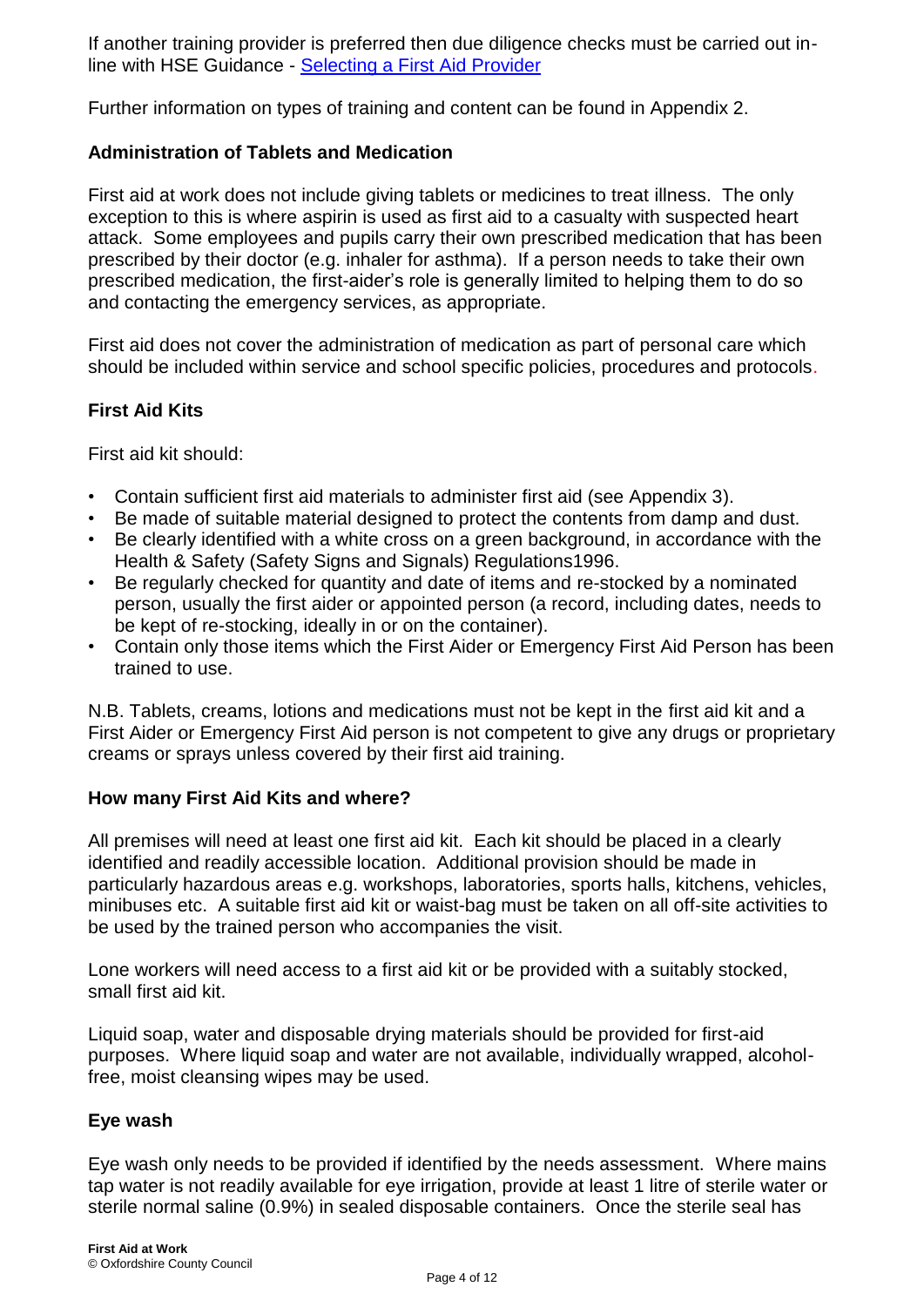been broken, the container must not be re-used. Replace containers when their expiry date is reached.

#### **Additional first aid materials and equipment**

If the needs assessment concludes that additional materials and equipment are needed, e.g. scissors, adhesive tape, burns gel, individually wrapped moist wipes etc., they may be kept in the first aid container if there is room.

For individuals who are 'allergic to sticking plaster', hypoallergenic plasters or surgical tape may be included. Single use disposable gloves must be provided and stored in the first aid container if possible, along with single use disposable plastic aprons and other suitable protective equipment, where needs are identified. These items may be stored separately, as long as they are located nearby and readily available for use.

Blue plasters should be worn where food is being prepared or served.

#### **Defibrillators**

Some Council premises have defibrillators available for use by First Aiders and members of the public. If defibrillators are located in secure cabinets the Premises Managers/ headteachers should ensure all First Aiders have been provided with combination codes and location of the unit.

Defibrillators provided by the council are fully automated and can be used without specific training on both adults and children. Please refer to the defibrillator manufacturer instructions for further information or watch the following video: https://youtu.be/s5ZPLXdXPBc

For basic instructions on: How to use a defibrillator

Schools wishing to purchase defibrillators should contact the Corporate Procurement Team for advice or refer to **DfE AED** guide for schools

#### **Disposal**

Provide a separate bin or plastic bags for the disposable of used first aid dressings. Small amounts can be disposed of by mixing with household waste.

#### **Reporting Accidents and (First Aid) Incidents**

In line with reporting criteria appropriate incidents must be reported on the Council's online reporting system. Where first aid kit is used this should be reported to the person responsible to ensure any stock is replenished.

#### **Communication**

The arrangements for first aid must be brought to the attention of all employees. The arrangements should record the names of First Aiders, Emergency First Aid at Work persons and the location of first aid equipment. Prominently display the names and location of trained persons throughout the premises (see Appendix 4).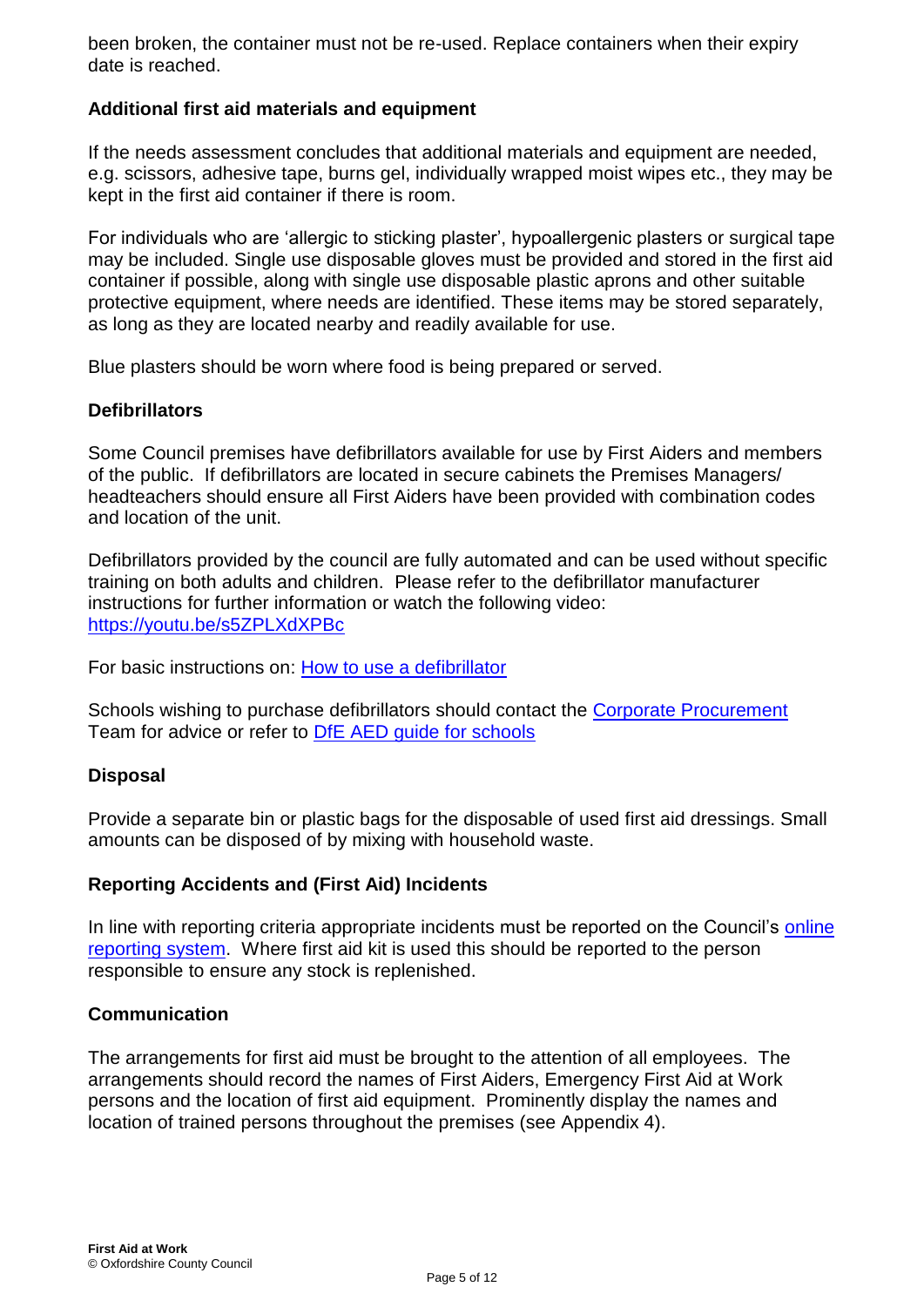#### **For further information and advice**

| <b>First Aid in</b>                                  | https://www.gov.uk/government/publications/first-aid-in-schools                                                                                             |
|------------------------------------------------------|-------------------------------------------------------------------------------------------------------------------------------------------------------------|
| <b>Schools</b>                                       | <b>Department for Education Guidance on First Aid Provision</b>                                                                                             |
| <b>Health &amp; Safety</b><br><b>Executive (HSE)</b> | www.hse.gov.uk/firstaid<br>The Health & Safety (First Aid) Regulations 1981<br>www.hse.gov.uk<br><b>Health &amp; Safety Executive (HSE) website address</b> |
| <b>Occupational</b><br><b>Health</b>                 | <b>email:</b> occupational.health@oxfordshire.gov.uk                                                                                                        |
| <b>OCC Health and</b>                                | <b>email:</b> healthandsafetyhelp@oxfordshire.gov.uk                                                                                                        |
| <b>Safety Team</b>                                   | Helpdesk: 03300 240849                                                                                                                                      |

- **Appendix 1a Checklist for Assessment of First Aid Needs - CORPORATE**
- **Appendix 1b Checklist for Assessment of First Aid Needs - SCHOOLS**
- **Appendix 2 First Aid Training Content**
- **Appendix 3 Contents of First Aid Kits**

**First Aid Information** 

**Issue Date:** January 2019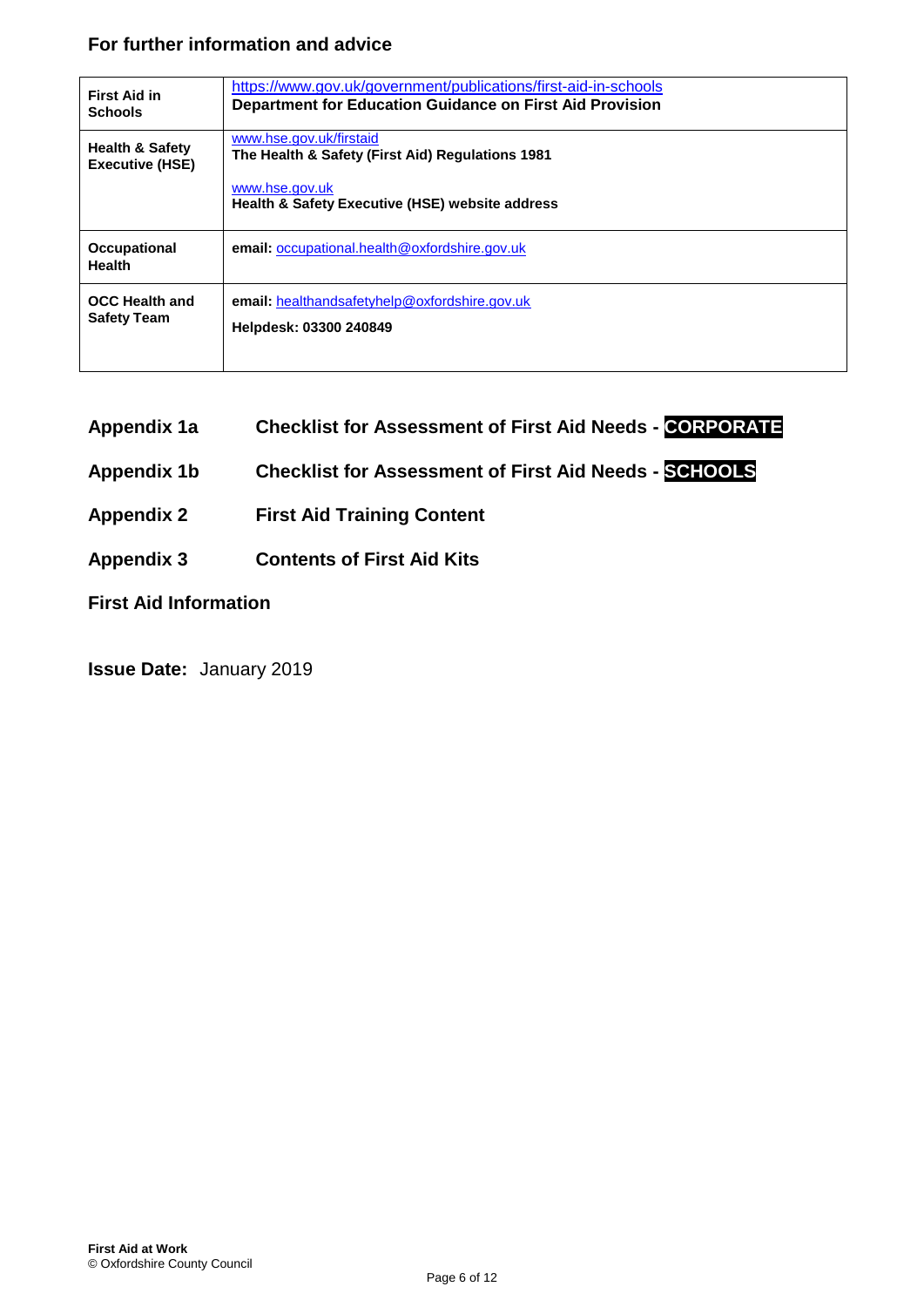#### **Appendix 1a Checklist for Assessment of First Aid Needs - CORPORATE**

| <b>Factors to Consider</b>                                                                                       | Y/N | Impact on first aid required                                                                                                                                                                                                                                                                                                                                                                                                      |
|------------------------------------------------------------------------------------------------------------------|-----|-----------------------------------------------------------------------------------------------------------------------------------------------------------------------------------------------------------------------------------------------------------------------------------------------------------------------------------------------------------------------------------------------------------------------------------|
| <b>HAZARDS</b>                                                                                                   |     |                                                                                                                                                                                                                                                                                                                                                                                                                                   |
| Most Council workplaces are deemed<br>low risk e.g. offices.                                                     |     | Consider providing first aiders trained in Emergency First Aid at Work<br>(EFAW) or First Aid at Work (FAW).                                                                                                                                                                                                                                                                                                                      |
| However some carryout higher risk<br>activities e.g. using chemicals,<br>machinery and plant etc.                |     | Consider additional training for first-aiders to deal with injuries resulting<br>from special hazards e.g. eye injuries, burns etc.                                                                                                                                                                                                                                                                                               |
|                                                                                                                  |     | Consider additional first aid equipment e.g. chemical burns kit,<br>eyewash, COSHH etc.                                                                                                                                                                                                                                                                                                                                           |
| <b>EMPLOYEES</b>                                                                                                 |     |                                                                                                                                                                                                                                                                                                                                                                                                                                   |
| How many people are employed on<br>the site?                                                                     |     | Where there are less than 50 employees, the minimum provision is to<br>have at least one EFAW/FAW First Aider present at all times.                                                                                                                                                                                                                                                                                               |
|                                                                                                                  |     | Where there are more than 50 employees, even in low risk<br>environments, you should consider providing additional first aiders<br>trained in Emergency First Aid at Work (EFAW) or First Aid at Work<br>(FAW) including additional first aid equipment.                                                                                                                                                                          |
| Are there persons with disabilities or<br>particular health problems?                                            |     | Consider additional training for first-aiders and siting of first aid<br>equipment.                                                                                                                                                                                                                                                                                                                                               |
| <b>NON-EMPLOYEES</b>                                                                                             |     |                                                                                                                                                                                                                                                                                                                                                                                                                                   |
| Do service users and members of the                                                                              |     | Service users and members of the public must be included as                                                                                                                                                                                                                                                                                                                                                                       |
| public visit the premises?                                                                                       |     | considered in the first aid provision needs assessment.                                                                                                                                                                                                                                                                                                                                                                           |
|                                                                                                                  |     | For premises providing services to members of the public consideration<br>needs to be given to the number and vulnerability of service users<br>when deciding on first aid provision e.g. CSS, C&F centres, libraries,<br>museums will need to ensure there is adequate first aid cover where<br>there may be significant numbers of vulnerable service users with<br>particular health and safety risks e.g. choking, falls etc. |
| <b>WORKING ARRANGEMENTS</b>                                                                                      |     |                                                                                                                                                                                                                                                                                                                                                                                                                                   |
| Do employees travel a lot, work<br>remotely or work alone?                                                       |     | Consider issuing personal/car first aid kits.                                                                                                                                                                                                                                                                                                                                                                                     |
| Do employees work out of hours?                                                                                  |     | Ensure there is adequate first aid provision including the capability to<br>summon the emergency services at all times people are at work.                                                                                                                                                                                                                                                                                        |
| Are the premises spread out, e.g. are<br>there several buildings on the site?                                    |     | Consider the need for provision in each building/floor.                                                                                                                                                                                                                                                                                                                                                                           |
| Do employees work at sites occupied<br>by other employers?                                                       |     | Coordinate arrangements with other site occupiers to ensure adequate<br>provision of first aid.                                                                                                                                                                                                                                                                                                                                   |
| Is there sufficient provision to cover<br>absences of persons trained in<br>emergency first aid or first aiders? |     | Consider what cover is needed for planned and unplanned absences.                                                                                                                                                                                                                                                                                                                                                                 |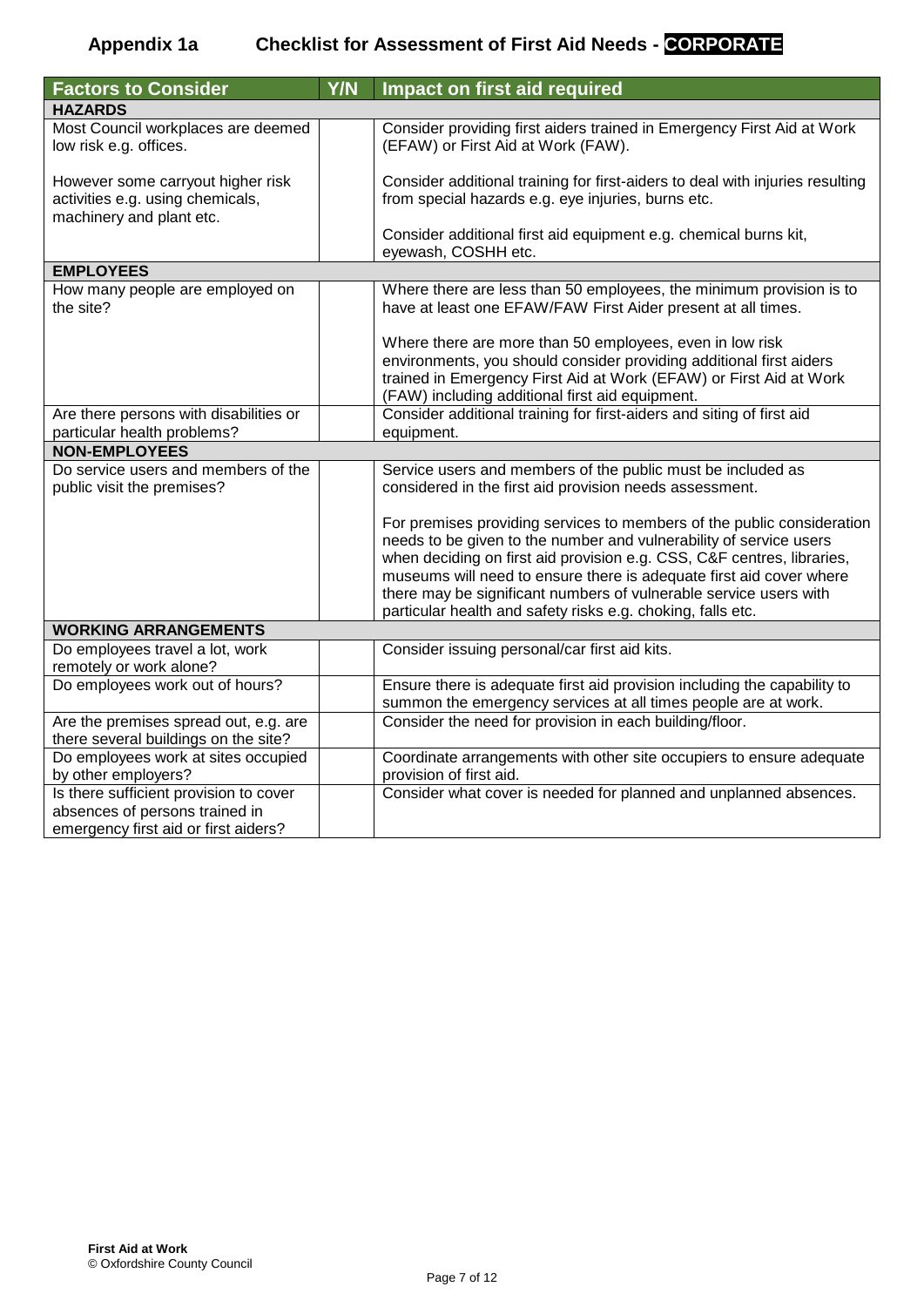| <b>Factors to Consider</b>                                                                         | Y/N | <b>Impact on first aid required</b>                                                                                                                                                                                                                      |
|----------------------------------------------------------------------------------------------------|-----|----------------------------------------------------------------------------------------------------------------------------------------------------------------------------------------------------------------------------------------------------------|
| <b>HAZARDS</b>                                                                                     |     |                                                                                                                                                                                                                                                          |
| Most schools are deemed low risk.                                                                  |     | Consider providing first aiders trained in Emergency First Aid at Work<br>(EFAW) or First Aid at Work (FAW).                                                                                                                                             |
| However some curriculum activities<br>present a higher level of risk including<br>off-site visits. |     | Consider additional training for first-aiders to deal with injuries resulting<br>from special hazards e.g. eye injuries, burns etc.                                                                                                                      |
|                                                                                                    |     | Consider Paediatric/Early Years First Aiders trained (EYFA) for Early<br>Years Foundation Stage.                                                                                                                                                         |
|                                                                                                    |     | Consider additional first aid equipment e.g. chemical burns kit,<br>eyewash, COSHH etc.                                                                                                                                                                  |
| <b>EMPLOYEES</b>                                                                                   |     |                                                                                                                                                                                                                                                          |
| How many people are employed on<br>the site?                                                       |     | Where there are less than 50 employees, the minimum provision is to<br>have at least one EFAW/FAW First Aider present at all times.                                                                                                                      |
|                                                                                                    |     | Where there are more than 50 employees, even in low risk<br>environments, you should consider providing additional first aiders<br>trained in Emergency First Aid at Work (EFAW) or First Aid at Work<br>(FAW) including additional first aid equipment. |
| Are there persons with disabilities or<br>particular health problems?                              |     | Consider additional training for first-aiders and siting of first aid<br>equipment.                                                                                                                                                                      |
| <b>PUPILS &amp; CURRICULUM</b>                                                                     |     |                                                                                                                                                                                                                                                          |
| Is there adequate first aid provision                                                              |     | You will need to ensure:                                                                                                                                                                                                                                 |
| close at hand for sports activities                                                                |     | • Adequate numbers of EFAW or EYFAs for these lessons, events or                                                                                                                                                                                         |
| (consider out of hours activities), and                                                            |     | visits.                                                                                                                                                                                                                                                  |
| also for all offsite visits.                                                                       |     | • Travelling first aid kits have been maintained.                                                                                                                                                                                                        |
|                                                                                                    |     | • For outdoor events, there is equipment to keep casualties warm e.g.                                                                                                                                                                                    |
|                                                                                                    |     | survival bag or blanket.                                                                                                                                                                                                                                 |
|                                                                                                    |     | • Where first aid cover is spread out with a travelling group that there is                                                                                                                                                                              |
|                                                                                                    |     | a reliable and efficient method of communication with first aiders.                                                                                                                                                                                      |
|                                                                                                    |     | • Where an off-site visit is to a rural or remote area, where emergency                                                                                                                                                                                  |
|                                                                                                    |     | services may take longer to arrive, you may need additional first                                                                                                                                                                                        |
|                                                                                                    |     | aiders and with better qualifications, e.g. FAW<br>• Qualified sports or adventurous activity leaders may already hold a                                                                                                                                 |
|                                                                                                    |     | First Aid qualification recognised by their sport or activity national                                                                                                                                                                                   |
|                                                                                                    |     | governing body. Before deciding to depend upon this provision, you                                                                                                                                                                                       |
|                                                                                                    |     | should check that it meets the minimum standard of EFAW and if                                                                                                                                                                                           |
|                                                                                                    |     | they will supervise primary age children and that it includes the                                                                                                                                                                                        |
|                                                                                                    |     | resuscitation of that age group.                                                                                                                                                                                                                         |
| Does your curriculum contain                                                                       |     | Unless you use facilities with qualified lifeguards, you will need to train                                                                                                                                                                              |
| swimming lessons?                                                                                  |     | supervising staff to perform rescues and resuscitation - refer to                                                                                                                                                                                        |
|                                                                                                    |     | Swimming Policy.                                                                                                                                                                                                                                         |
| Do you have pupils and visitors who                                                                |     | Individual health care plans should be undertaken with the school nurse                                                                                                                                                                                  |
| have special health needs?                                                                         |     | and should include any specific emergency procedures. There must be                                                                                                                                                                                      |
|                                                                                                    |     | staff specifically trained to provide emergency care to pupils with<br>medical needs at all times.                                                                                                                                                       |
| <b>PREMISES</b>                                                                                    |     |                                                                                                                                                                                                                                                          |
| Is the school premises spread out                                                                  |     | You will need to consider provision in each building/department and on                                                                                                                                                                                   |
| e.g. multiple blocks, multi-storey                                                                 |     | several floors.                                                                                                                                                                                                                                          |
| <b>WORKING ARRANGEMENTS</b>                                                                        |     |                                                                                                                                                                                                                                                          |
| Do employees travel a lot, work                                                                    |     | Consider issuing personal/car first aid kits.                                                                                                                                                                                                            |
| remotely or work alone?                                                                            |     |                                                                                                                                                                                                                                                          |
| Do employees work out of hours?                                                                    |     | Ensure there is adequate first aid provision including the capability to<br>summon the emergency services at all times people are at work.                                                                                                               |
| Are the premises spread out, e.g. are                                                              |     | Consider the need for provision in each building/floor.                                                                                                                                                                                                  |
| there several buildings on the site?                                                               |     |                                                                                                                                                                                                                                                          |
| Do employees work at sites occupied                                                                |     | Coordinate arrangements with other site occupiers to ensure adequate                                                                                                                                                                                     |
| by other employers?                                                                                |     | provision of first aid.                                                                                                                                                                                                                                  |
| Is there sufficient provision to cover                                                             |     | Consider what cover is needed for planned and unplanned absences.                                                                                                                                                                                        |
| absences of persons trained in                                                                     |     |                                                                                                                                                                                                                                                          |
| emergency first aid or first aiders?                                                               |     |                                                                                                                                                                                                                                                          |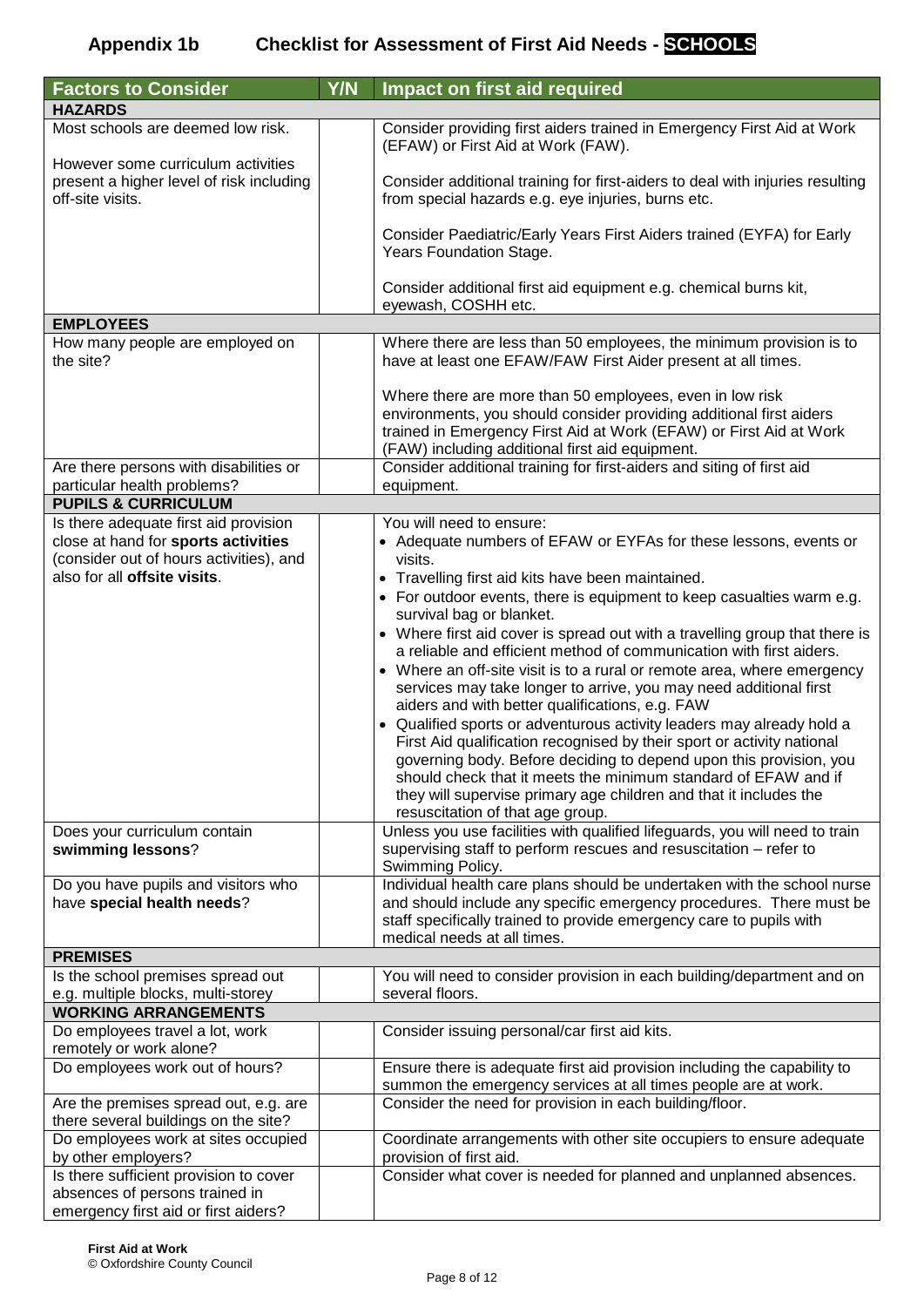#### **Once you have completed the needs assessment checklist 1a (Corporate) or 1b (Schools) you should complete the below to determine you First Aid Provision.**

The HSE has published further guidance on all the factors above that will help you carry out your first-aid needs assessment.

| <b>First-aid personnel</b>                                                        | <b>Required Y/N</b> | <b>Number needed</b> |
|-----------------------------------------------------------------------------------|---------------------|----------------------|
| First-aider with Emergency first aid at work (EFAW)                               |                     |                      |
| First-aider with First Aid at Work (FAW)                                          |                     |                      |
| First-aider with Paediatric first aid (EYFA)                                      |                     |                      |
| First-aider with additional training e.g. for specific medical<br>or health needs |                     |                      |
| <b>First-aid equipment and facilities</b>                                         | <b>Required Y/N</b> | <b>Number needed</b> |
| Standard First Aid Kit contents – see Appendix 3                                  |                     |                      |
| Additional equipment (specify) e.g. eye wash                                      |                     |                      |
| Travelling first-aid kit                                                          |                     |                      |
| Is there a Defibrillator located on site? (optional)                              |                     |                      |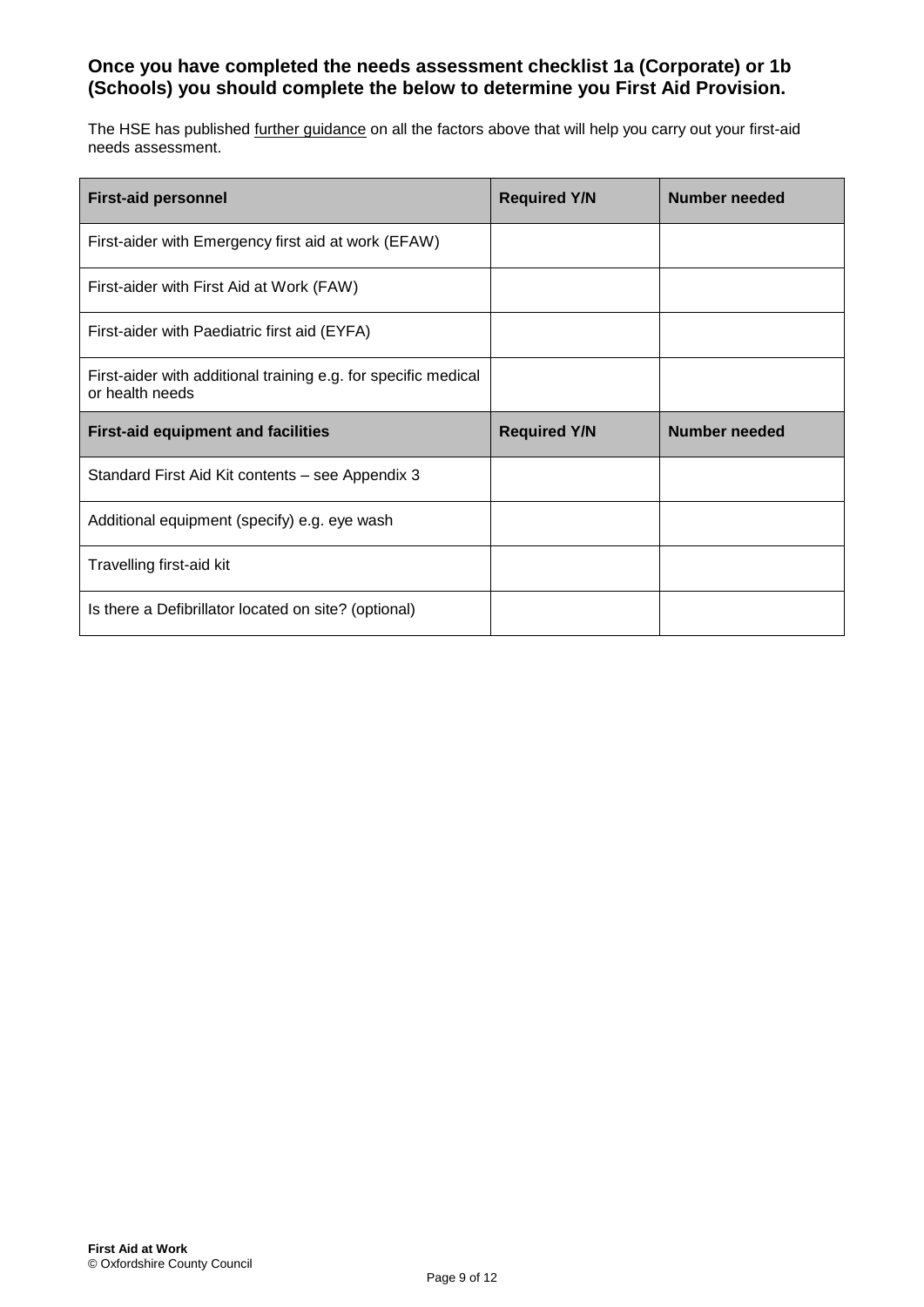#### **Appendix 2 First Aid Training Content**

| <b>Emergency First Aid at Work (EFAW)</b>                                                                                                                                                                                                                                                                                                                                                                                                                                                                                                                                                                                        | <b>First Aid at Work (FAW)</b>                                                                                                                                                                                                                                                                                                                                                                                                                                                                                                                                                                                                                                                                                                                                                                                                                                                                                                                   |  |
|----------------------------------------------------------------------------------------------------------------------------------------------------------------------------------------------------------------------------------------------------------------------------------------------------------------------------------------------------------------------------------------------------------------------------------------------------------------------------------------------------------------------------------------------------------------------------------------------------------------------------------|--------------------------------------------------------------------------------------------------------------------------------------------------------------------------------------------------------------------------------------------------------------------------------------------------------------------------------------------------------------------------------------------------------------------------------------------------------------------------------------------------------------------------------------------------------------------------------------------------------------------------------------------------------------------------------------------------------------------------------------------------------------------------------------------------------------------------------------------------------------------------------------------------------------------------------------------------|--|
| 1 day course valid for 3 years<br>Covers:<br>Health and safety (first aid) regulations<br>Managing an incident<br>The priorities of first aid<br>Treatment of an unconscious casualty<br>Resuscitation<br>Shock<br>Choking<br><b>Seizures</b><br>Bleeding<br>Common workplace injuries.                                                                                                                                                                                                                                                                                                                                          | 3 day course valid for 3 years<br>Covers:<br>Accidents and illness<br>Using a first aid kit<br>$\bullet$<br>Simple record keeping<br>$\bullet$<br>Treatment of an unconscious casualty<br>$\bullet$<br><b>Heart attacks</b><br>$\bullet$<br>Resuscitation<br>Shock<br>$\bullet$<br>Choking<br>$\bullet$<br>Bleeding<br>$\bullet$<br>Burns and scalds<br>$\bullet$<br>Poisoning<br>$\bullet$<br>Fractures<br>$\bullet$<br>Seizures<br>$\bullet$<br>Asthma<br>$\bullet$<br>Severe allergic reaction<br>$\bullet$<br>Eye injuries<br>$\bullet$<br>Low blood sugar<br>$\bullet$<br>Fainting.                                                                                                                                                                                                                                                                                                                                                         |  |
| <b>Paediatric/Early Years First Aid (EYFA)</b>                                                                                                                                                                                                                                                                                                                                                                                                                                                                                                                                                                                   | <b>Additional Training</b>                                                                                                                                                                                                                                                                                                                                                                                                                                                                                                                                                                                                                                                                                                                                                                                                                                                                                                                       |  |
| 12 hour course<br>Covers:<br>First aid kit<br>Action planning<br>$\bullet$<br>Treatment of an unconscious casualty<br>$\bullet$<br>Resuscitation (Child, infant and adult protocols)<br>$\bullet$<br>Choking (Child, infant and adult protocols)<br>$\bullet$<br>Asthma and diabetic emergencies<br>$\bullet$<br>Head injuries<br>$\bullet$<br>Seizures and febrile convulsions<br>Shock including anaphylactic and electric<br>٠<br><b>Bleeding</b><br>٠<br><b>Burns</b><br>٠<br>Sprains, strains and fractures<br>Poisoning, bites and stings<br>Foreign objects<br>Childhood conditions (e.g. measles, meningitis,<br>croup). | In addition to the recognised courses additional<br>training modules can be added to meet specific<br>requirements of the needs assessment (e.g. forest<br>school):<br>*Anaphylaxis<br>Asthma<br>$\bullet$<br>Control of bleeding<br>$\bullet$<br>Severe allergic reaction<br>$\bullet$<br>Choking<br>$\bullet$<br>Fractures<br>$\bullet$<br><b>Resuscitation - Adult</b><br>$\bullet$<br><b>Resuscitation - Child</b><br>$\bullet$<br>Resuscitation - Infant<br>$\bullet$<br><b>Seizures</b><br>$\bullet$<br>Treatment of an unconscious casualty<br>$\bullet$<br>Fainting<br>$\bullet$<br>Minor injuries<br>$\bullet$<br>Shock<br>$\bullet$<br>Eye injuries<br>$\bullet$<br>Incident management<br>$\bullet$<br>Low blood sugar<br>$\bullet$<br><b>Burns and scalds</b><br>$\bullet$<br>Health and safety<br>$\bullet$<br>Poisoning<br>$\bullet$<br>*Anaphylaxis training for schools is obtained from<br>the Oxford NHS Schools Health Teams. |  |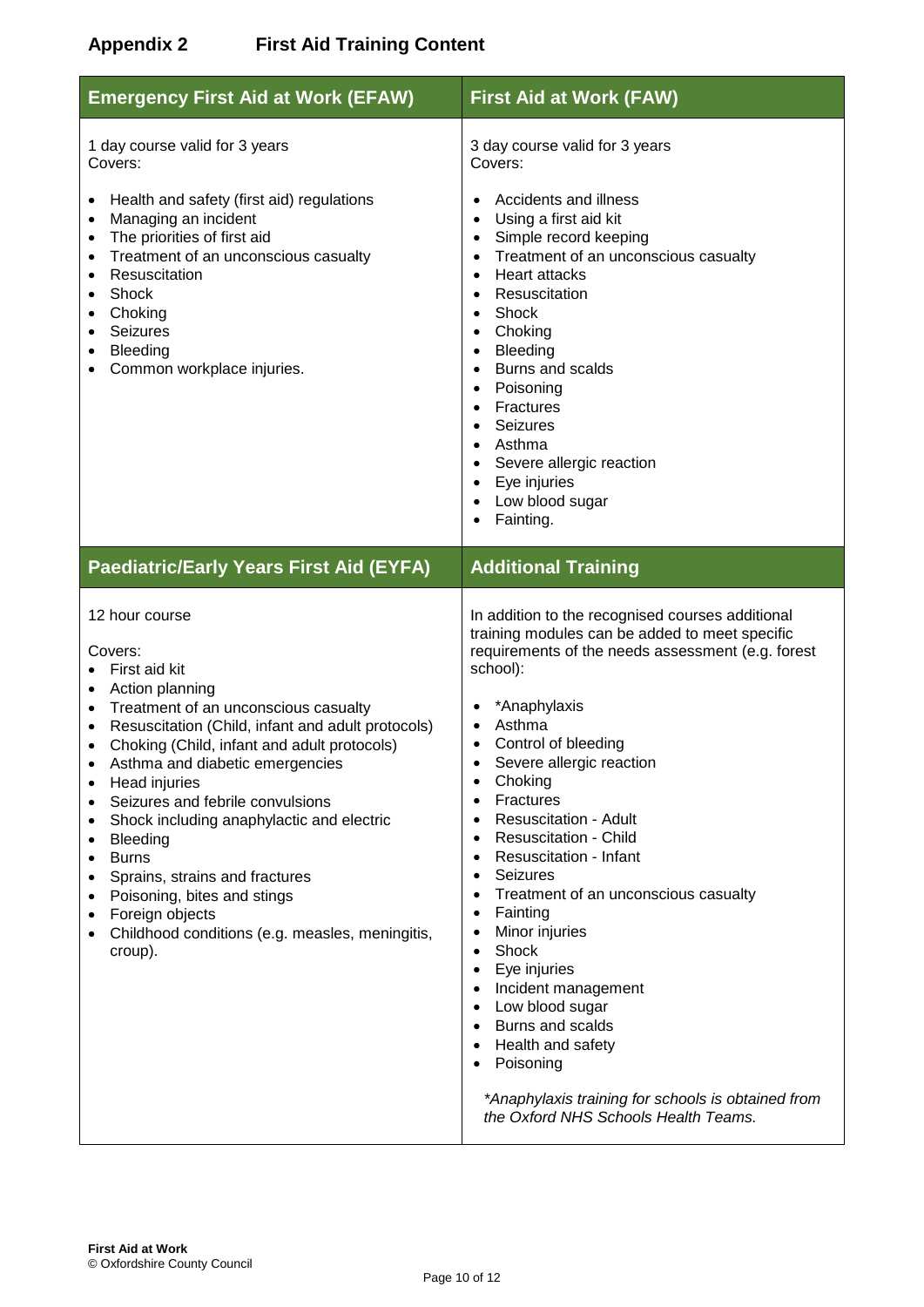The contents of first aid kits should be appropriate for the circumstances in which they are used. The following should be included as a minimum, contents must be within the use by date:

| <b>Contents</b>                                                                                                                                   | <b>Recommended Quantity</b> |
|---------------------------------------------------------------------------------------------------------------------------------------------------|-----------------------------|
| <b>First Aid Guidance Card - HSE leaflet</b><br>http://www.hse.gov.uk/pubns/indg347.pdf                                                           |                             |
| Individually wrapped sterile adhesive dressings (plasters)<br>(assorted sizes) (Dressings should be of a detectable colour<br>for food handlers). | 20                          |
| Sterile eye pads                                                                                                                                  | $\mathcal{P}$               |
| Individually wrapped triangular bandages (preferably sterile)                                                                                     | 4                           |
| Safety pins                                                                                                                                       | 6                           |
| Medium sized individually wrapped sterile un-medicated<br>wound dressings (approx. 12 cm x 12 cm)                                                 | 6                           |
| Large sterile individually wrapped un-medicated wound<br>dressings (approx 18 cm x 18 cm)                                                         | $\mathcal{P}$               |
| Pair of disposable gloves                                                                                                                         |                             |

#### **Travelling First Aid Kits**

The contents of travelling first aid kits should be appropriate for the circumstances in which they are to be used. The following should be included as a minimum:

| <b>Contents</b>                                                                  | <b>Recommended Quantity</b> |
|----------------------------------------------------------------------------------|-----------------------------|
| First Aid Guidance Card - HSE leaflet<br>http://www.hse.gov.uk/pubns/indg347.pdf |                             |
| - Individually wrapped sterile adhesive dressings (plasters)<br>(assorted sizes) | 6                           |
| Large sterile un-medicated dressing (approx. 18 cm x 18 cm)                      |                             |
| Triangular bandages                                                              | $\mathcal{P}$               |
| Safety pins                                                                      | っ                           |
| Individually wrapped moist cleansing wipes                                       |                             |
| Pair of disposable gloves                                                        |                             |